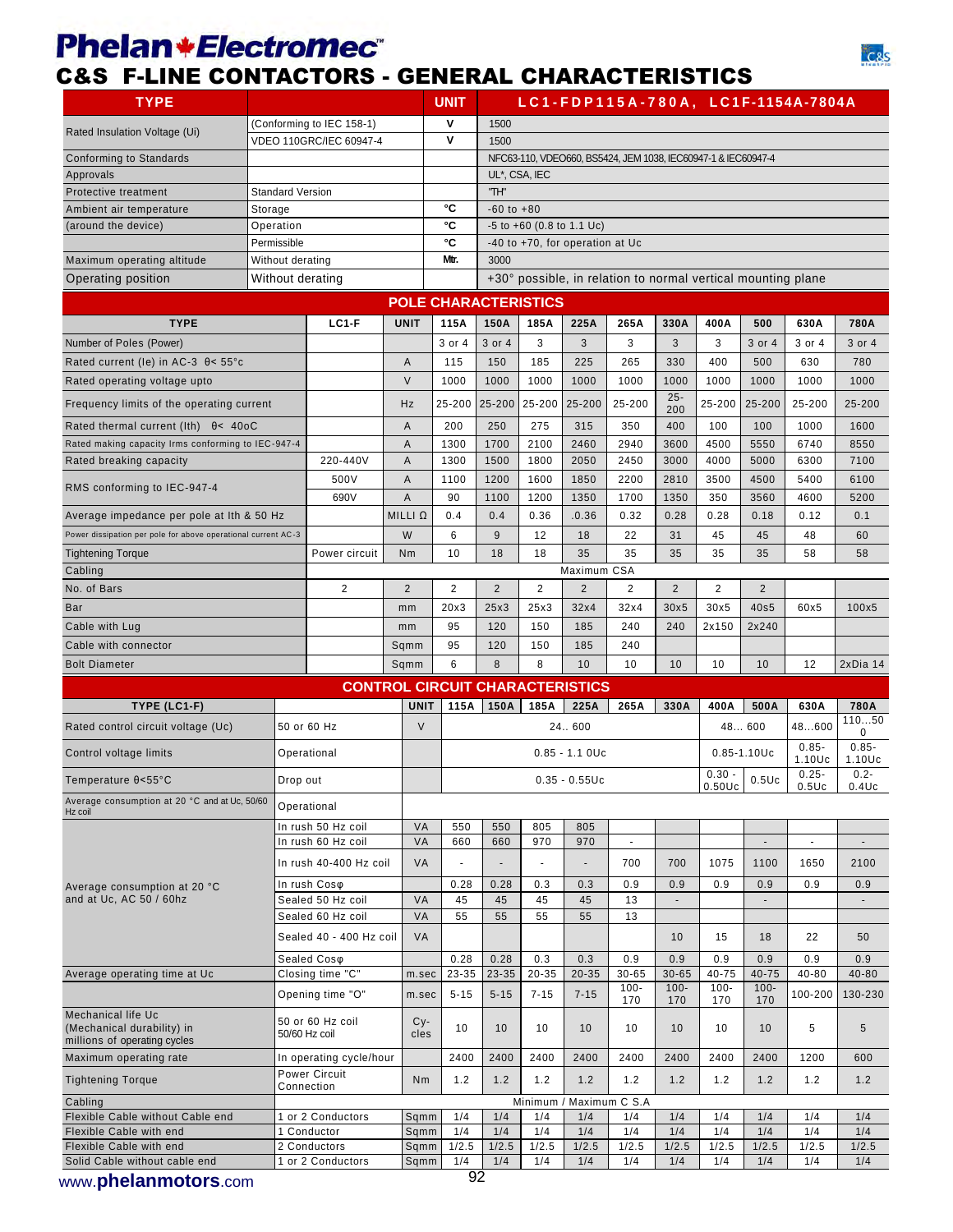

## **Phelan+Electromec**® C&S F-LINE CONTACTORS - RATINGS



LC1-FDP400A

| 3 POLE CONTACTOR WITH AC OR DC OPERATING COIL F-RANGE |                  |                   |             |               |      |                                          |    |                                |             |  |  |  |
|-------------------------------------------------------|------------------|-------------------|-------------|---------------|------|------------------------------------------|----|--------------------------------|-------------|--|--|--|
| <b>Maximum</b><br><b>Current</b>                      |                  | Maximum HP Rating |             |               |      | <b>Main Pole</b><br><b>Configuration</b> |    | CAT. NO.                       | <b>LIST</b> |  |  |  |
| <b>Inductive</b>                                      | <b>Resistive</b> | <b>200V</b>       | <b>230V</b> | 480V          | 600V | <b>NO</b>                                | NC |                                |             |  |  |  |
| 115                                                   | 200              | 30                | 40          | 75            | 100  | 3                                        |    | LC1-FDP115A-                   | \$1,302.00  |  |  |  |
| 150                                                   | 250              | 40                | 50          | 100           | 125  | 3                                        |    | $LC1$ -FDP150A- $\blacksquare$ | \$1,522.00  |  |  |  |
| 185                                                   | 275              | 50                | 60          | 125           | 150  | 3                                        |    | $LC1$ -FDP185A- $\blacksquare$ | \$2,008.50  |  |  |  |
| 225                                                   | 315              | 50                | 65          | 130           | 155  | 3                                        |    | LC1-FDP225A-                   | \$2,238,00  |  |  |  |
| 265                                                   | 350              | 60                | 75          | 150           | 200  | 3                                        |    | $LC1$ -FDP265A- $\blacksquare$ | \$3,182,00  |  |  |  |
| 330                                                   | 400              | 75                | 100         | 200           | 250  | 3                                        |    | LC1-FDP330A-                   | \$3,943.00  |  |  |  |
| 400                                                   | 500              | 100               | 125         | 250           | 300  | 3                                        |    | $LC1$ -FDP400A- $\blacksquare$ | \$4,662,00  |  |  |  |
| 500                                                   | 700              | 150               | 200         | 400           | 500  | 3                                        |    | $LC1$ -FDP500A-                | \$6,375,00  |  |  |  |
| 630                                                   | 1000             | 250               | 63010       | 600           | 800  | 3                                        |    | $LC1$ -FDP630A- $\blacksquare$ | \$9,405.50  |  |  |  |
| 780                                                   | 1600             |                   |             | Current rated |      | 3                                        |    | $LC1$ -FDP780A- $\blacksquare$ | \$20,202.00 |  |  |  |

#### **4 POLE CONTACTOR WITH AC OR DC OPERATING COIL - F RANGE**

| <b>Maximum Current</b> |                                                                                                                                                                                                                                    |             | Maximum HP 3 Phase |               |      | <b>Main Pole</b>     |           |                              |             |
|------------------------|------------------------------------------------------------------------------------------------------------------------------------------------------------------------------------------------------------------------------------|-------------|--------------------|---------------|------|----------------------|-----------|------------------------------|-------------|
|                        |                                                                                                                                                                                                                                    |             |                    |               |      | <b>Configuration</b> |           | CAT. NO.                     | <b>LIST</b> |
| <b>Inductive</b>       | <b>Resistive</b>                                                                                                                                                                                                                   | <b>200V</b> | <b>230V</b>        | 480V          | 600V | <b>NO</b>            | <b>NC</b> |                              |             |
| 115                    | 200                                                                                                                                                                                                                                | 30          | 40                 | 75            | 100  | $\overline{4}$       |           | LC1-FDP1154A- $\blacksquare$ | \$1,948.00  |
| 150                    | 250                                                                                                                                                                                                                                | 40          | 50                 | 100           | 125  | $\overline{4}$       |           | LC1-FDP1504A-                | \$2,132.00  |
| 500                    | 700                                                                                                                                                                                                                                | 150         | 200                | 400           | 500  | $\overline{4}$       |           | $LC1$ -FDP5004A-             | \$7,390.00  |
| 630                    | 1000                                                                                                                                                                                                                               | 250         | 63010              | 600           | 800  | $\overline{4}$       |           | LC1-FDP6304A- ■              | \$11,422,00 |
| 780                    | 1600                                                                                                                                                                                                                               |             |                    | Current Rated |      | $\overline{4}$       | -         | LC1-FDP7804A- ■              | \$24,635.00 |
| .                      | $\mathcal{L}$ . The contract of the contract of the contract of the contract of the contract of the contract of the contract of the contract of the contract of the contract of the contract of the contract of the contract of th |             |                    |               |      |                      |           |                              |             |

**Substitute** ■ **with Voltage Code from Table -9 for AC Coil & from table 10 for DC Coil**

| <b>TABLE 9: AC COIL VOLTAGE CODES</b> |                 |                |                |                          |                   |                   |              |           |                   |                |                       |                |                |                |                           |                |                   |                           |                |                |
|---------------------------------------|-----------------|----------------|----------------|--------------------------|-------------------|-------------------|--------------|-----------|-------------------|----------------|-----------------------|----------------|----------------|----------------|---------------------------|----------------|-------------------|---------------------------|----------------|----------------|
| <b>Contactor</b>                      | <b>Volts AC</b> | 24             | 48             | 110                      | 115               | 120               | 127          | 200       | 208               | 220            | 230   240   277   380 |                |                |                | 400                       | 415            | 440               | 480                       | 575            | 600            |
|                                       | 50 Hz           | <b>B5</b>      | E <sub>5</sub> | F <sub>5</sub>           |                   | $\checkmark$<br>⋏ |              |           | $\check{}$<br>A   | M <sub>5</sub> |                       | U <sub>5</sub> |                | Q5             |                           | N <sub>5</sub> | R <sub>5</sub>    | $\checkmark$<br>$\lambda$ |                | $\checkmark$   |
| F115, F150<br>F185, F225              | 60 Hz           | B <sub>6</sub> | E <sub>6</sub> | F <sub>6</sub>           |                   | G <sub>6</sub>    | X            |           | L6                | M <sub>6</sub> |                       | U6             | W <sub>6</sub> | Q <sub>6</sub> | x                         |                | R <sub>6</sub>    | T <sub>6</sub>            | S <sub>6</sub> | X <sub>6</sub> |
|                                       | 50/60HZ         | B7             | E7             | F7                       |                   | G7                |              |           |                   | M <sub>7</sub> |                       | U7             |                | Q7             | X                         | N <sub>7</sub> | R7                | Х                         |                |                |
| F265, F330                            | 40-400Hz        |                |                |                          |                   |                   |              |           |                   |                |                       | U7             |                |                | $\checkmark$<br>$\lambda$ |                | $\checkmark$<br>ж |                           |                | $\checkmark$   |
| F400, F500, F630                      | 40-400Hz        |                |                |                          | $\checkmark$<br>ᄉ |                   |              |           |                   |                |                       |                |                |                |                           |                |                   | $\checkmark$<br>$\lambda$ |                | ́              |
| F780                                  | 40-400Hz        |                |                | $\mathbf v$<br>$\lambda$ | $\mathbf{v}$<br>ᄉ |                   | $\mathbf{v}$ | $\lambda$ | $\checkmark$<br>́ |                | x                     |                | X              |                | x                         |                | x                 |                           | $\mathbf{v}$   | ⋏              |

**If 24V, 50Hz Coil is required then replace XX with 24, 50Hz** 

| <b>Volt DC</b>   | <b>TABLE 10: DC COIL VOLTAGE CODES</b> |    |     |                             |     |     |     |     |     |  |  |
|------------------|----------------------------------------|----|-----|-----------------------------|-----|-----|-----|-----|-----|--|--|
|                  | 24                                     | 48 | 110 | 120                         | 125 | 220 | 240 | 250 | 440 |  |  |
| F115, F150, F185 |                                        |    |     | $\boldsymbol{\Lambda}$      |     |     |     |     |     |  |  |
| F225, F265, F330 |                                        |    |     | $\boldsymbol{\Lambda}$      |     |     |     |     |     |  |  |
| F115, F150, F185 |                                        |    |     | $\boldsymbol{\Lambda}$      |     |     | v   |     |     |  |  |
| F400,F500        |                                        |    |     | $\lambda$                   |     |     |     |     |     |  |  |
| F630             | χ                                      |    |     | v<br>$\boldsymbol{\Lambda}$ |     |     | v   |     |     |  |  |
| F780             | х                                      |    |     |                             | v   |     |     |     |     |  |  |

| REPLACEMENT COILS F - RANGE (REPLACE "XX" WITH ACTUAL VOLTAGE REQUIRED) |                    |             |                |             |  |  |  |  |  |  |  |
|-------------------------------------------------------------------------|--------------------|-------------|----------------|-------------|--|--|--|--|--|--|--|
| <b>For Contactors</b>                                                   | CAT. NO.           |             |                |             |  |  |  |  |  |  |  |
|                                                                         | AC.                | <b>LIST</b> | DC.            | <b>LIST</b> |  |  |  |  |  |  |  |
| F115A - F150                                                            | LX1-FF-XX          | \$294.00    | LX4-FF-XX      | \$525.80    |  |  |  |  |  |  |  |
| F185 - F225                                                             | $LX1-FG-XX$        | \$366.00    | LX4-FG-XX      | \$551.50    |  |  |  |  |  |  |  |
| F265 (50Hz)                                                             | $LX1FH-2-XX$       | \$411.00    | $LXA$ -FH-2-XX | \$594.50    |  |  |  |  |  |  |  |
| F265 (60Hz)                                                             | LX1FH-2-XX         | \$411.00    | $LXA$ -FH-2-XX | \$594.50    |  |  |  |  |  |  |  |
| F330 (50Hz)                                                             | $LX1FH-2-XX$       | \$411.00    | $LXA$ -FH-2-XX | \$594.50    |  |  |  |  |  |  |  |
| F330 (60Hz)                                                             | <b>LX1-FH-2-XX</b> | \$411.00    | $LXA$ -FH-2-XX | \$594.50    |  |  |  |  |  |  |  |
| F400                                                                    | $LX1-FJ-XX$        | \$859.00    | LX4-FJ-XX      | \$858.80    |  |  |  |  |  |  |  |
| F500                                                                    | LX1-FK-XX          | \$859.00    | LX4-FK-XX      | \$874.20    |  |  |  |  |  |  |  |
| F630                                                                    | LX1-FL-XX          | \$944.00    | LX4-FL-XX      | \$944.00    |  |  |  |  |  |  |  |
| F780                                                                    | LX4-FX-XX          | \$1988.00   | LX4-FX-XX      | \$1,988.00  |  |  |  |  |  |  |  |



LX1-FF-\*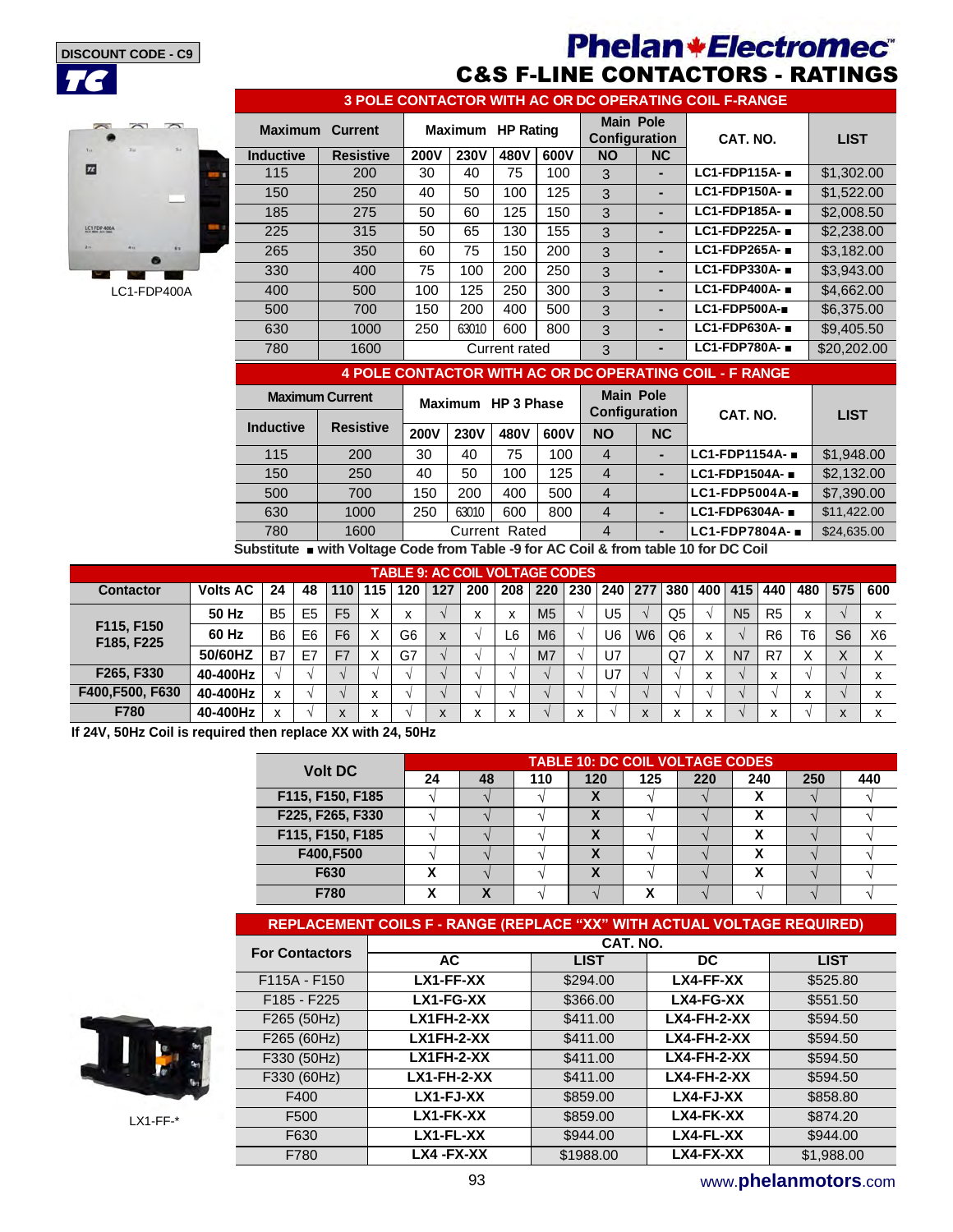# **Phelan+Electromec**®

## C&S F-LINE CONTACTORS - ACCESSORIES

| <b>MECHANICAL INTERLOCKS HORIZONTALLY MOUNTED</b> |                                                          |                          |  |  |  |  |  |  |  |  |
|---------------------------------------------------|----------------------------------------------------------|--------------------------|--|--|--|--|--|--|--|--|
| <b>For Contactor Type</b>                         | CAT. NO.                                                 | <b>LIST</b>              |  |  |  |  |  |  |  |  |
| LC1-F115A                                         | <b>LA9-FF970</b>                                         | \$206.00                 |  |  |  |  |  |  |  |  |
| LC1-F150A                                         |                                                          |                          |  |  |  |  |  |  |  |  |
| <b>LC1-F185A</b>                                  | <b>LA9-FG970</b>                                         | \$226.50                 |  |  |  |  |  |  |  |  |
| LC1-F225A                                         |                                                          |                          |  |  |  |  |  |  |  |  |
| LC1-F265A                                         |                                                          |                          |  |  |  |  |  |  |  |  |
| LC1-F330A                                         | <b>LA9-FJ970</b>                                         | \$327.30                 |  |  |  |  |  |  |  |  |
| <b>LC1-F400A</b>                                  |                                                          |                          |  |  |  |  |  |  |  |  |
| <b>LC1-F500A</b>                                  |                                                          |                          |  |  |  |  |  |  |  |  |
| LC1-F630A                                         | <b>LA9-FL970</b>                                         | \$327.30                 |  |  |  |  |  |  |  |  |
|                                                   | <b>MECHANICAL INTERLOCKS VERTICALLY MOUNTED</b>          |                          |  |  |  |  |  |  |  |  |
| <b>For Contactor Type</b>                         | CAT. NO.                                                 | <b>LIST</b>              |  |  |  |  |  |  |  |  |
| <b>LC1-F115A</b>                                  | LA9-FF4F                                                 | \$326.60                 |  |  |  |  |  |  |  |  |
| <b>LC1-F150A</b>                                  |                                                          |                          |  |  |  |  |  |  |  |  |
| <b>LC1-F185A</b>                                  | <b>LA9-FG4G</b>                                          | \$326.60                 |  |  |  |  |  |  |  |  |
| LC1-F225A                                         |                                                          |                          |  |  |  |  |  |  |  |  |
| LC1-F265A                                         | LA9-FH4H                                                 | \$486.90                 |  |  |  |  |  |  |  |  |
| <b>LC1-F330A</b>                                  | LA9-FJ4J                                                 | \$486.90                 |  |  |  |  |  |  |  |  |
| <b>LC1-F400A</b>                                  |                                                          |                          |  |  |  |  |  |  |  |  |
| <b>LC1-F500A</b>                                  | LA9-FK4K                                                 | \$486.90                 |  |  |  |  |  |  |  |  |
| LC1-F630A                                         | LA9-FL4L                                                 | \$486.90                 |  |  |  |  |  |  |  |  |
| <b>LC1-F780A</b>                                  | LA9-FX970*                                               | \$2,064.50               |  |  |  |  |  |  |  |  |
|                                                   | POWER CONNECTORS WIRE SETS REVERSING CONTACTORS          |                          |  |  |  |  |  |  |  |  |
|                                                   | With Two Identical                                       |                          |  |  |  |  |  |  |  |  |
| CAT. NO.                                          | <b>Contactors</b>                                        | <b>LIST</b>              |  |  |  |  |  |  |  |  |
| <b>LC1-F115A</b>                                  | <b>LA9-FF976</b>                                         | \$451.80                 |  |  |  |  |  |  |  |  |
| <b>LC1-F150A</b>                                  | LA9-F15076                                               | \$451.80                 |  |  |  |  |  |  |  |  |
| <b>LC1-F185A</b>                                  | <b>LA9-FG976</b>                                         | \$587.60                 |  |  |  |  |  |  |  |  |
| LC1-F225A                                         | LA9-F22576                                               | \$1,130.00               |  |  |  |  |  |  |  |  |
| <b>LC1-F265A</b>                                  | <b>LA9-FH976</b>                                         | \$1,130.00               |  |  |  |  |  |  |  |  |
| LC1-F330A                                         | <b>LA9-FJ976</b>                                         | \$1,581.80               |  |  |  |  |  |  |  |  |
| LC1-F400A                                         | <b>LA9-FJ976</b>                                         | \$1,581.80               |  |  |  |  |  |  |  |  |
| <b>LC1-F500A</b>                                  | <b>LA9-FK976</b>                                         | \$1,770.20               |  |  |  |  |  |  |  |  |
| LC1-F630A                                         | <b>LA9-FL976</b>                                         | \$2,862.00               |  |  |  |  |  |  |  |  |
|                                                   | <b>MAIN CONTACT SETS</b>                                 |                          |  |  |  |  |  |  |  |  |
| <b>For Contactor Type</b>                         | CAT. NO.                                                 | <b>LIST</b>              |  |  |  |  |  |  |  |  |
|                                                   |                                                          |                          |  |  |  |  |  |  |  |  |
| LC1-F115A<br>LC1-F150A                            | LA5-FF431 (F115)                                         | \$833.80                 |  |  |  |  |  |  |  |  |
| LC1-F185A                                         | <b>LA5-FF431</b><br>(F150)<br>(F185)                     | \$833.80<br>\$1,166.60   |  |  |  |  |  |  |  |  |
|                                                   | <b>LA5-FG431</b>                                         |                          |  |  |  |  |  |  |  |  |
| LC1-F225A<br>LC1-F265A                            | <b>LA5-FG431</b><br>(F225)<br><b>LA5-FH431</b><br>(F265) | \$1,166.80<br>\$2,013.80 |  |  |  |  |  |  |  |  |
| LC1-F330A                                         | (F330)<br>LA5-F400803                                    | \$2,661.80               |  |  |  |  |  |  |  |  |
| LC1-F400A                                         | LA5-F400803<br>(F400)                                    | \$2,661.80               |  |  |  |  |  |  |  |  |
| LC1-F500A                                         | LA5-F500803<br>(F500)                                    | \$3,487.80               |  |  |  |  |  |  |  |  |
| LC1-F630A                                         | LA5-F630803<br>(F630)                                    | \$5,443.50               |  |  |  |  |  |  |  |  |
| <b>LC1-F780A</b>                                  | LA5-F780801<br>(F780)                                    |                          |  |  |  |  |  |  |  |  |
|                                                   |                                                          | \$6,429.50               |  |  |  |  |  |  |  |  |



**TC**

**DISCOUNT CODE - C9**

LA9-FF970\*



LA9-FX970\*





 $LAS-F*$ 

Double mechanical interlock mechanism with 2 interlock, connecting roads and 3 power connecting links

\*\* For 3-pole contact (per pole: 2 fixed contacts and moving contacts, 2 deflectors, 1 back plate, fixing screws and washers).

\*\*\* Set of main contacts provided is 1 set of 2 blocks for one pole